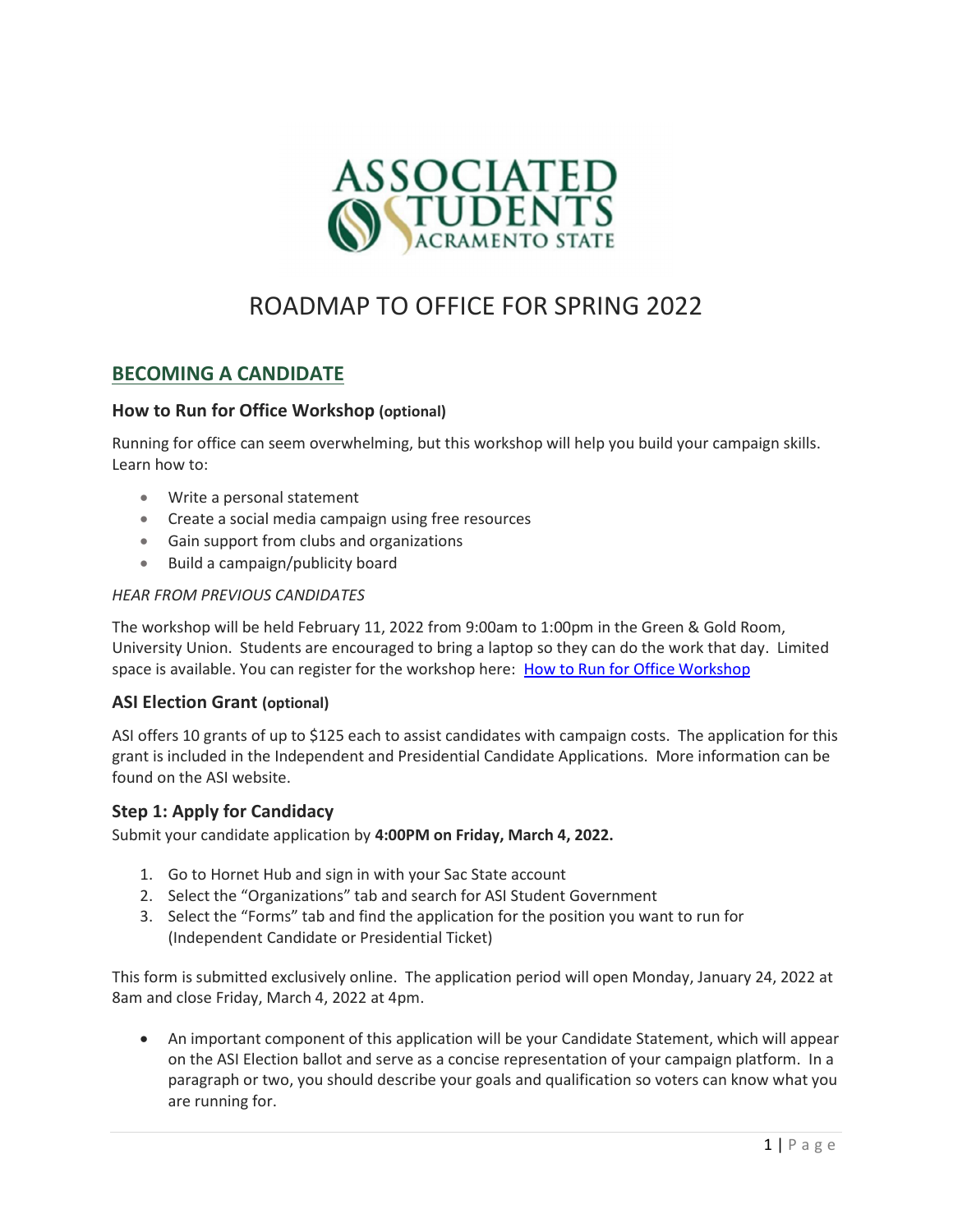You cannot apply to more than one position per election cycle.

## Step 2: Attend a Mandatory Workshop

Step 2 can be completed before Step 1. You must attend one  $(1)$  of the workshops as scheduled below prior to the March  $4<sup>th</sup>$  filing deadline. Candidates must attend the full workshop presentation, so arrive on time! The workshop will review the:

- Elections Code
- Candidate expectations
- Responsibilities of serving on the Board of Directors

Dates and locations for the Mandatory Candidate Workshops are:

| Date              | Time           | Day       | Location                                |
|-------------------|----------------|-----------|-----------------------------------------|
| February 23, 2022 | 5:00PM-6:00PM  | Wednesday | Meeting ID: 839 1500 8531               |
| February 25, 2022 | 12:00PM-1:00PM | Thursday  | University Union Summit Room, 3rd Floor |
| March 2, 2022     | 9:00AM-10:00AM | Wednesday | University Union Summit Room, 3rd Floor |

#### Failure to attend a mandatory workshop will result in ineligibility to run for office.

If a candidate is unable to meet during scheduled times, the candidate may contact the Executive Director, Sandra Gallardo at Sandra.gallardo@csus.edu in advance of the workshops for special arrangements. Special arrangements are contingent on the Executive Director's availability.

## Step 3: Be Approved for Candidate Eligibility

After meeting all requirements as detailed in the Elections Information Packet, the Vice President of Student Affairs will determine your eligibility. You will be notified of your eligibility by the ASI Executive Director. You cannot begin campaigning until you have received this notification of eligibility.

## Step 4: Workshop with the Vice President of Student Affairs

After being notified of eligibility by the ASI Executive Director, candidates must attend one (1) session of this mandatory workshop with the Vice President of Student Affairs. During the workshop, the VPSA will go over proper campaign etiquette and how candidates should run a free, fair, and ethical campaign. Following completion of this workshop, potential candidates will receive their final approval and notice of eligibility to run for office. Once you are deemed eligible, your name and campaign statement will appear in the ASI Voter Booklet and on the ASI Elections Ballot.

| Date           | Time            | Day      | Location                                                      |
|----------------|-----------------|----------|---------------------------------------------------------------|
| March 8, 2022  | 11:00AM-12:00PM | Tuesdav  | Elderberry & Beetle Conference Room,<br><b>Riverview Hall</b> |
| March 10, 2022 | 5:00PM-6:00PM   | Thursday | Elderberry & Beetle Conference Room,<br><b>Riverview Hall</b> |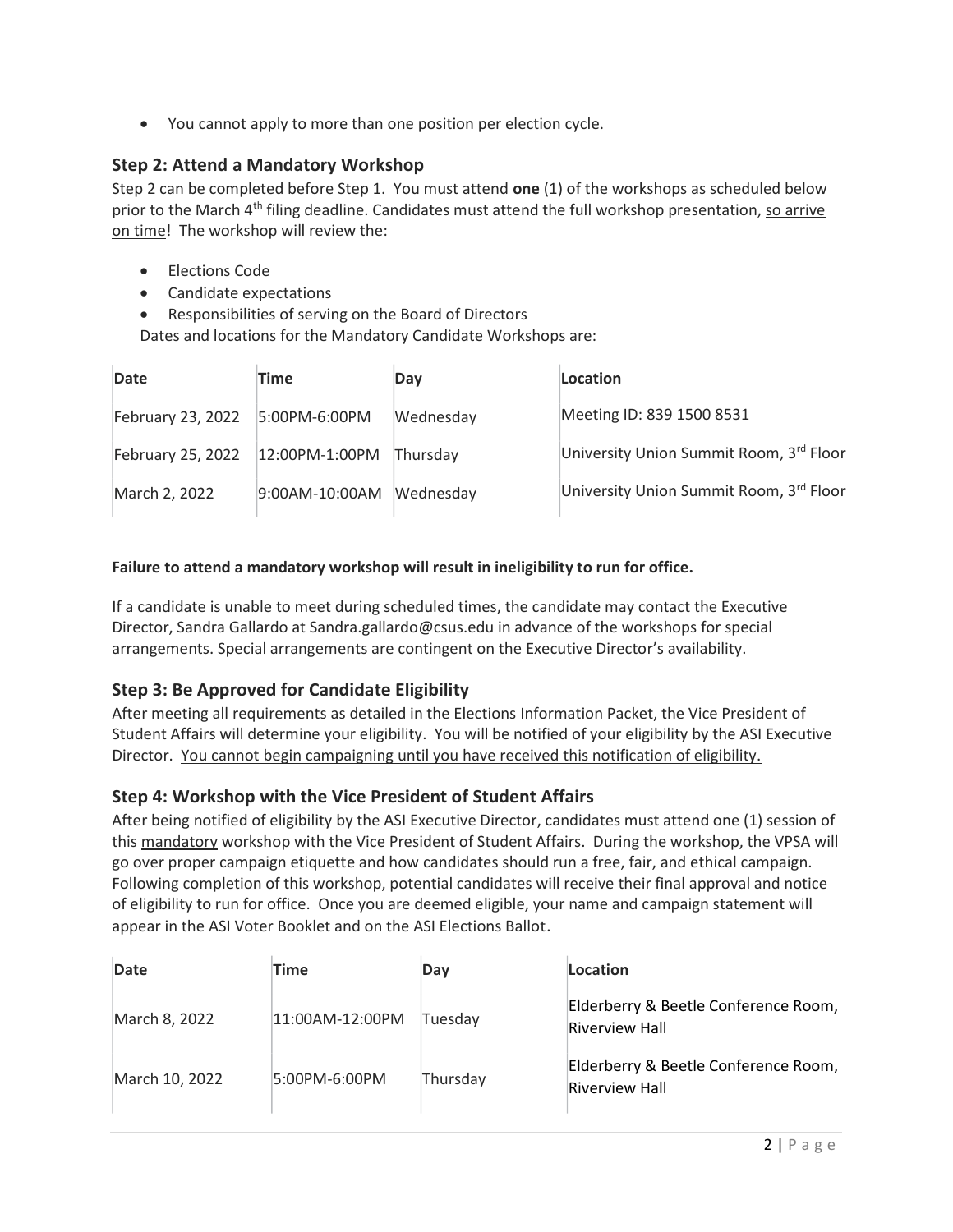Candidates will only be posted as eligible to campaign when the workshop is completed and all other requirements are met.

## Step 5: Candidate Photos

We will post candidate photos on the ASI Website and in the Elections Voter Booklet. Candidates may have their photo taken by Student Engagement and Outreach (SEO). Candidates may not submit their own photos. SEO will take photos in their office located (University Union, 1<sup>st</sup> Floor-Room 1240) on Wednesday, March 16<sup>th</sup> from 9am to 5pm. A sign-up sheet will be sent to candidates prior to March  $16^{\text{th}}$ .

## CAMPAIGNING

All candidates are encouraged to attend every optional event if possible. Each optional event offers candidates the opportunity to campaign to students who are actively interested in the election.

## Campaigning Time Period and Regulations:

After receiving your notification of eligibility, you may begin campaigning at 7am on March 17th. You can find details of where campaigning is allowed and prohibited in Article V of the ASI Election Code. You should be sure to read the Residential Hall Political Canvassing Policy, the Union WELL Inc. Posting Policy, and the Time, Place and Manner Restrictions on Speech-Related Activities, which can be found on the ASI website. It is vitally important that you review these requirements, to prevent the violation of a campus policy.

## Creating Campaign Materials (optional):

You are not required to spend money on your campaign, nor does a successful campaign necessarily require you to spend money.

•Independent Candidates will be limited to spending \$350 for all campaign materials, and expenses for Presidential Tickets will be limited to \$500.

•ASI offers 10 Elections Grants of up to \$125 each to help candidates fund their campaign. The application can be found within both the Presidential Ticket and Independent Candidate applications.

•Be sure to save all of your receipts and keep track of your campaign expenditures.

•If you choose to create campaign materials, think ahead to void rush ordering, excess costs, and excess stress.

•ASI highly recommends candidates use free online design tools such as Canva.com to design campaign materials such as flyers, buttons, posters, boards, and social media posts.

•If you choose to create a 4x4 board, try to be creative with the materials you use. Boards can be made out of PVC pipes, wood, vinyl, etc.

## Campaign at Club Meetings/Receive Endorsements (optional):

It is highly recommended that you attempt to campaign at club meetings. You should contact them before-hand and ask to briefly speak to their club about your platform. Following your presentation, we recommended speaking with their president to find out if they would consider endorsing you as a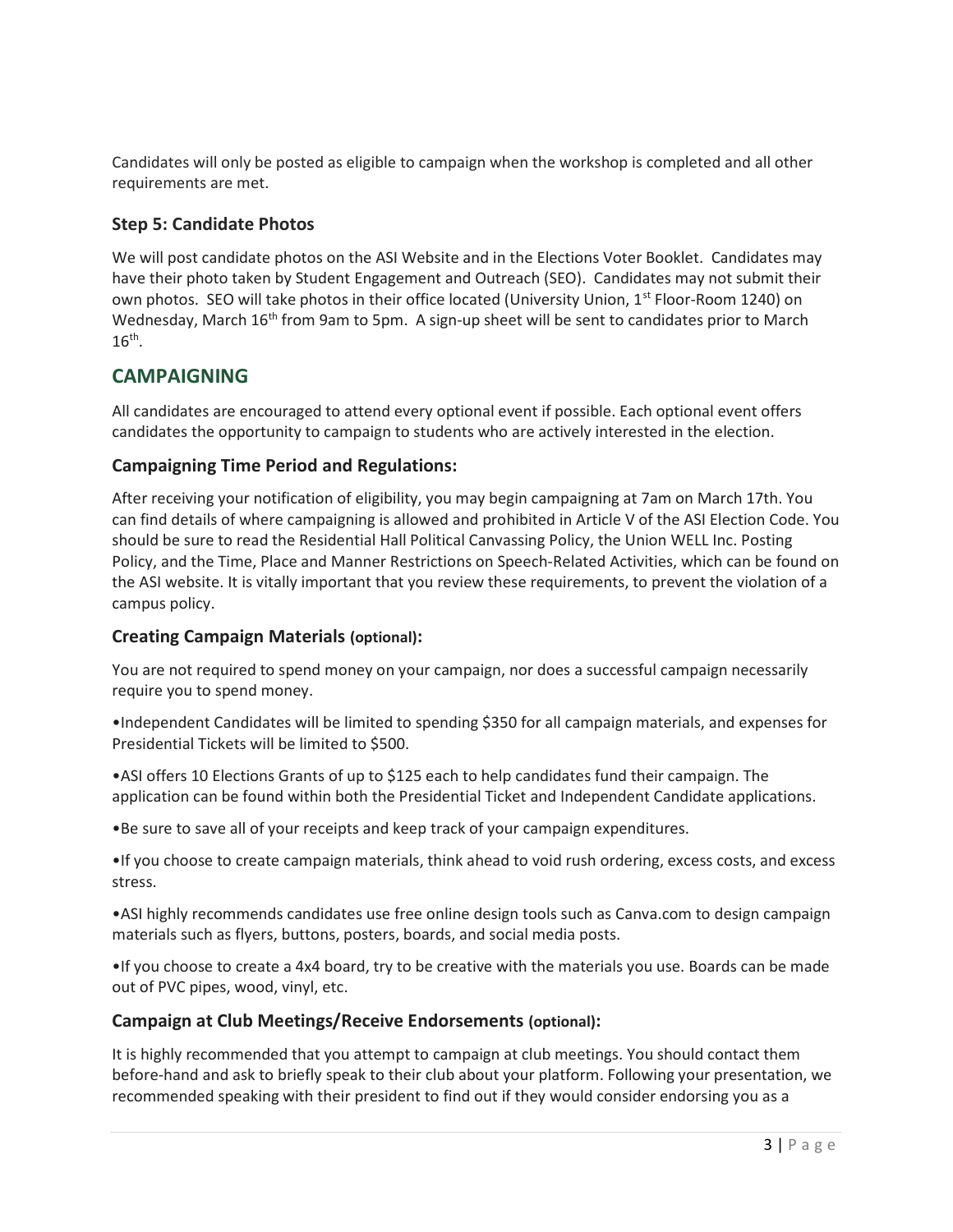candidate. If they agree to do so, the club President must fill out a Letter of Endorsement and the candidate must turn in a

wet signed Candidate Endorsement Letter on behalf of their endorser to the ASI Government Office no later than 12:00pm April 1, 2022.

•Club presidents can find the blank Letter of Endorsement here:

Independent Candidate Endorsement Form

Presidential Ticket Endorsement Form

#### Campaign on Campus (optional):

A vital component of your campaign is to promote your platform through your own initiative on campus. It is highly encouraged that candidates talk to students around campus or use social media in attempts to gain support. Meeting with the student body you hope to represent is one of the best ways to draw support and encourage students to vote.

#### ASI Student Government Candidate Forums (optional):

ASI will be hosting two Executive Candidate Forums throughout the campaigning period for Executive position candidates to present their platform to the student body. During the Forum candidates will be prompted to answer a series of questions and discuss campus-wide issues with others running for your same position. Candidates will be invited to attend an Executive Candidate Forum depending on which position they are running for.

| Arts & Letters,<br><b>Business, Education</b>                                                                                                         | 1:00PM-2:00PM  | Monday, March<br>28, 2022  | Location:<br><b>University Union</b><br><b>Orchard Suite, 2nd</b><br><b>Floor and Online</b><br>Via ZOOM<br><b>Webinar ID: 871</b><br>41898753<br>Passcode: 544339         |
|-------------------------------------------------------------------------------------------------------------------------------------------------------|----------------|----------------------------|----------------------------------------------------------------------------------------------------------------------------------------------------------------------------|
| <b>Engineering &amp;</b><br><b>Computer Science,</b><br><b>Health &amp; Human</b><br>Services, Natural<br><b>Sciences &amp;</b><br><b>Mathematics</b> | 12:00PM-1:00PM | Tuesday, March<br>29, 2022 | Location:<br><b>University Union</b><br><b>Orchard Suite, 2nd</b><br><b>Floor and Online</b><br>Via ZOOM<br><b>Webinar ID: 833</b><br>7438 6932<br><b>Passcode: 984871</b> |
| <b>Social Sciences &amp;</b><br>Interdisciplinary<br><b>Studies, Graduate</b><br>Studies,<br><b>Undeclared</b><br><b>Students</b>                     | 1:00PM-2:00PM  | Tuesday, March<br>29, 2022 | Location:<br><b>University Union</b><br><b>Orchard Suite, 2nd</b><br><b>Floor and Online</b><br>Via ZOOM<br><b>Webinar ID: 884</b><br>4089 3214                            |